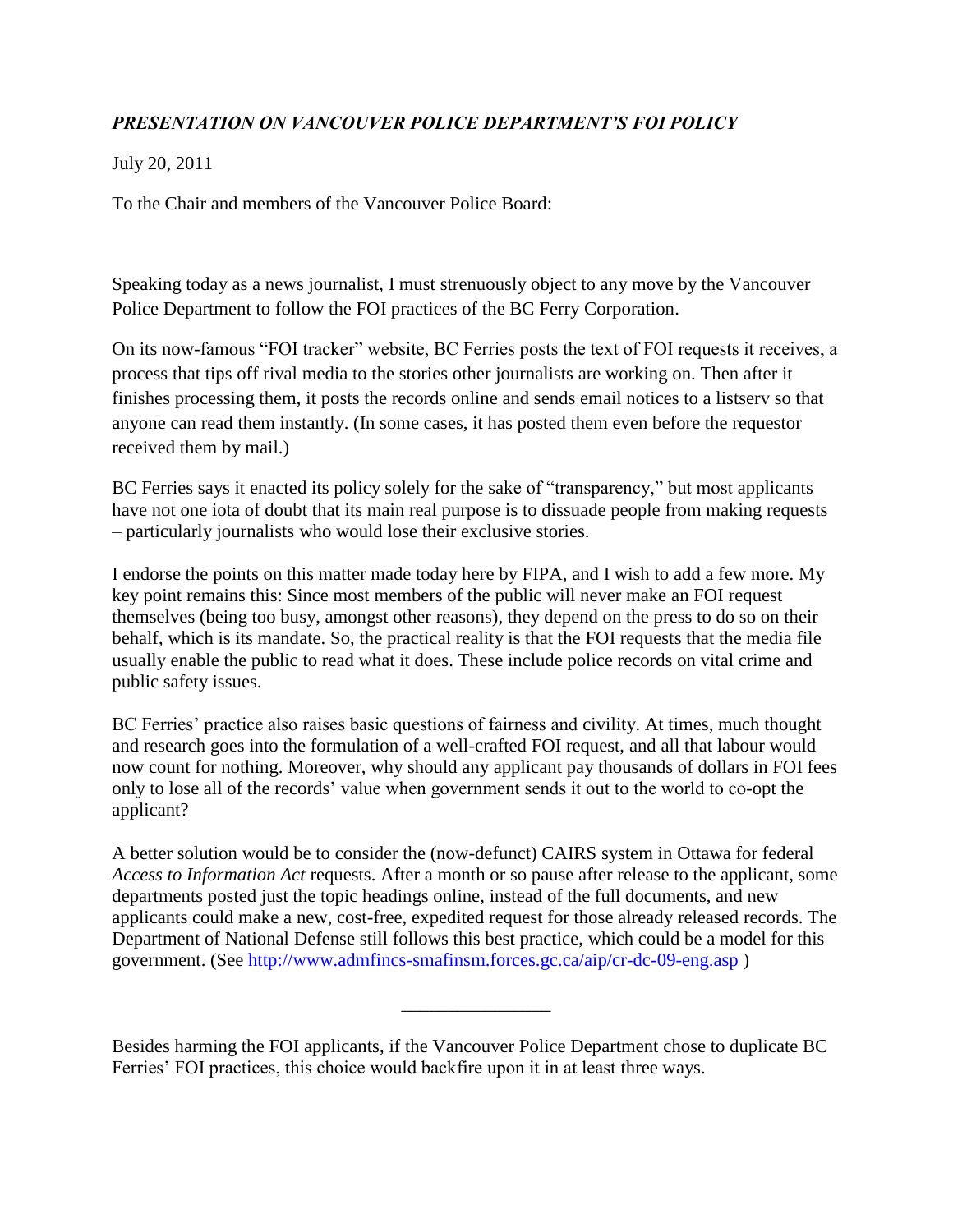1) It would create continuous bad-will, rancour, and conflict between the agency and applicants, including appeals to the Commissioner and the courts. The department would then have to defend itself, at public expense, against applicants' claims of its violating Sec. 6(1), that is, the duty to assist applicants.

2) In this age of internet news, Ferries' posting of FOI records online, and emailing notices of it to all media, created a race amongst journalists to beat the online news competition by a few minutes. This resulted in media errors, and such an outcome is in nobody's interest, least of all governments'.

The issue goes beyond factual errors. After scanning a police policy report, I could write a summary and post it online media in less than 15 minutes if necessary, but I would far prefer not to, for even a little time for reflection, interviews, and supplemental research can make for a story with far more accuracy and context. Instant posting also deprives government spokespersons to voice their positive spin on the records to the journalist for the upcoming story.

In one story about Alberta oilsands records that I found through FOI, although much worried of being scooped, I nevertheless held up my article for two days, to obtain the government's side of the issue. It behooves government to reciprocate this time courtesy. It is far better to work cooperatively with those reporters who prefer to get the news right than to get it first.

3) Why should agencies waste time and scarce public funds to PDF-scan and send out thousands of pages, many of them arcane and unimportant to anybody but a very few? The B.C. branch of the RCMP seemed to realize this general point, for it posted records of completed *Access to Information* requests for a few months in 2010, but then gave up this laborious practice for more important priorities.

There is an article in the UBC Thunderbird magazine of last year about how the RCMP avoids the BC Ferries policy, because it leads to better quality researched journalism. <http://thethunderbird.ca/2010/11/03/bc-ferries-openness-rankles-foi-requesters/>

Posting responses online before the requester gets first crack at them is still a rare move for a British Columbia public agency. The VPD adopted the same practice, but the RCMP tried and abandoned it in part because formatting and posting every document was too time-consuming.

Also, reporters complained that releasing documents to the public forced them into a feeding frenzy without time for due diligence, said Sgt. Rob Vermeulen, a spokesman for the RCMP in British Columbia. Reporters with the initiative to make the request also wanted first dibs on the documents.

Vermeulen said: "You know what? That's fair. Since the agency resumed sending out documents on a request-by-request basis, the reporter's happy because they got their story, and we're happy because they had time to research their story."

What is the right policy here for the RCMP is right for the VPD as well.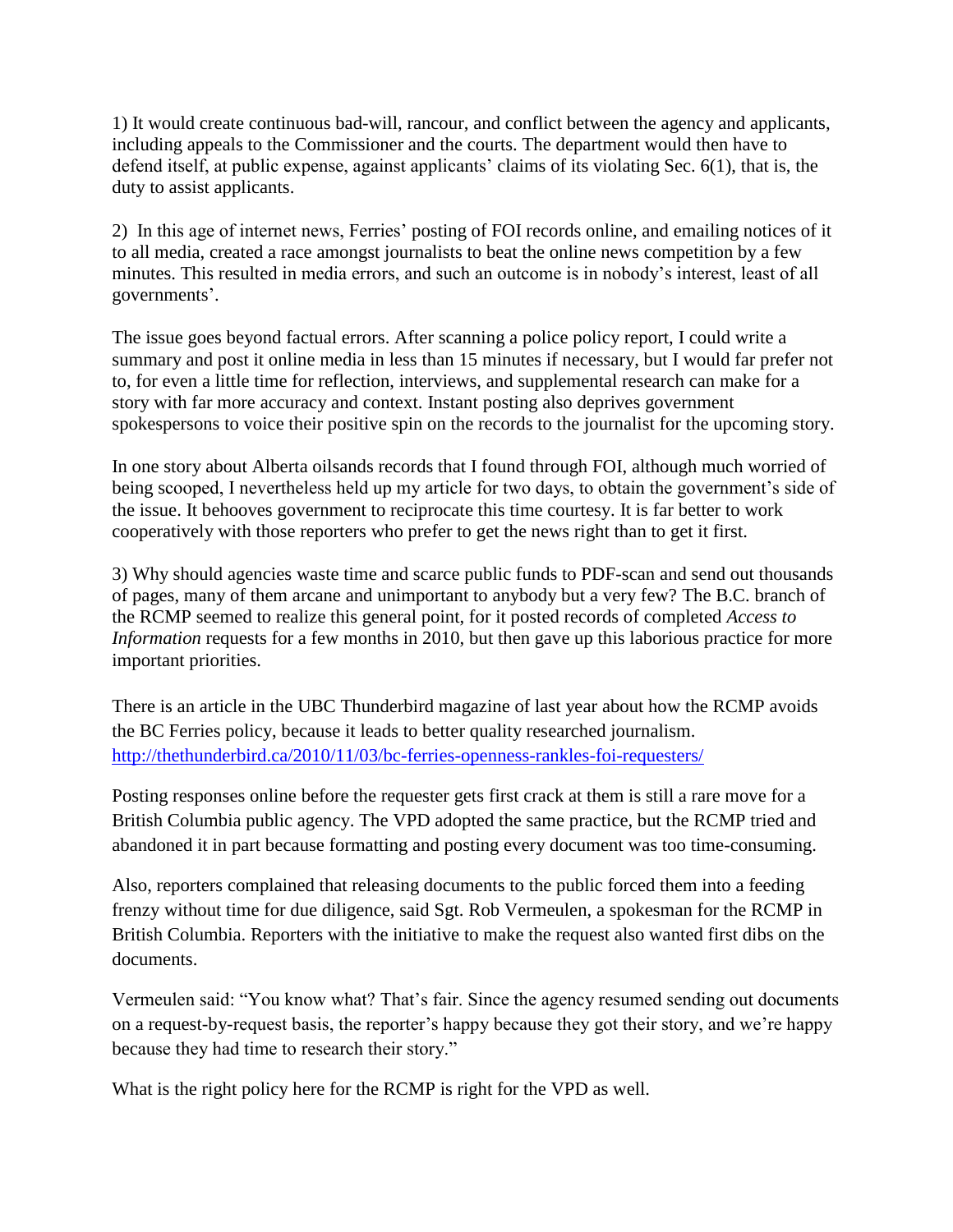By now you may have heard of the B.C. Information and Privacy Commissioner's report last May on BC Ferries' FOI policy of "simultaneous disclosure" - not to be confused with the term "proactive disclosure" - and how it violates the spirit of the FOIPP Act (if not the letter, per se, although to violate the spirit of a law is really just as pernicious).

\_\_\_\_\_\_\_\_\_\_\_\_\_\_\_\_

The Commissioner advised, "I am recommending a minimum 24-hour delay in all cases and a further delay upon request by the applicant. . . . A short delay in all cases will not negatively affect the public interest in proactive disclosure or impede government accountability. I firmly believe that in cases where the media or others have expressed a legitimate need for exclusive access to the information for a particular purpose, the public body should consider a longer delay that allows that need to be met within a reasonable period of time."

I agree and I urged the B.C. government to prescribe that every public entity in the province must (not may) yield to each applicant's request for a release delay.

I look forward to your co-operation on this matter. There is at least one example of this Board's reversal on its information policy, and its potential to transcend political games, that gives me hope for today. In 1999, I made a request to the Vancouver Police Board for the agenda and minutes of its in-camera meetings. It was denied in full, with the Sec. 12 "substance of deliberations" claim. I appealed, and in Order 00-14, the B.C. Information Commissioner rejected the VPB claims and ordered many of the records opened up, including agenda headings.

Then, after the Board's consideration of that Order, everything changed. Fewer issues were placed into closed session discussions and more into open meetings, and today the Board even proactively posts portions of all its closed meeting agendas online. As I wrote in page 72 of my report to the BC legislative committee studying FOI law reform last year: "I have never before in B.C. seen such a major reversal in attitude and practice on an FOI issue than this - one that I wish all public bodies would follow." Perhaps history can repeat itself here.

In sum, I ask this Board to prescribe these two measures for the VPD FOI branch:

1] That the text of the original FOI request not be posted until after the release has been made, as no one else but the applicant has a need to know, and it does not aid transparency itself (plus the fact of unfairly informing others as to what an applicant is seeking)

2] After the completed FOI request response is sent to the original applicant, I urge a minimum two week pause (or at the very least one week to accommodate the needs of weekly newspapers) before posting those records to the VPD website or listservs.

I thank you for your attention to this matter.